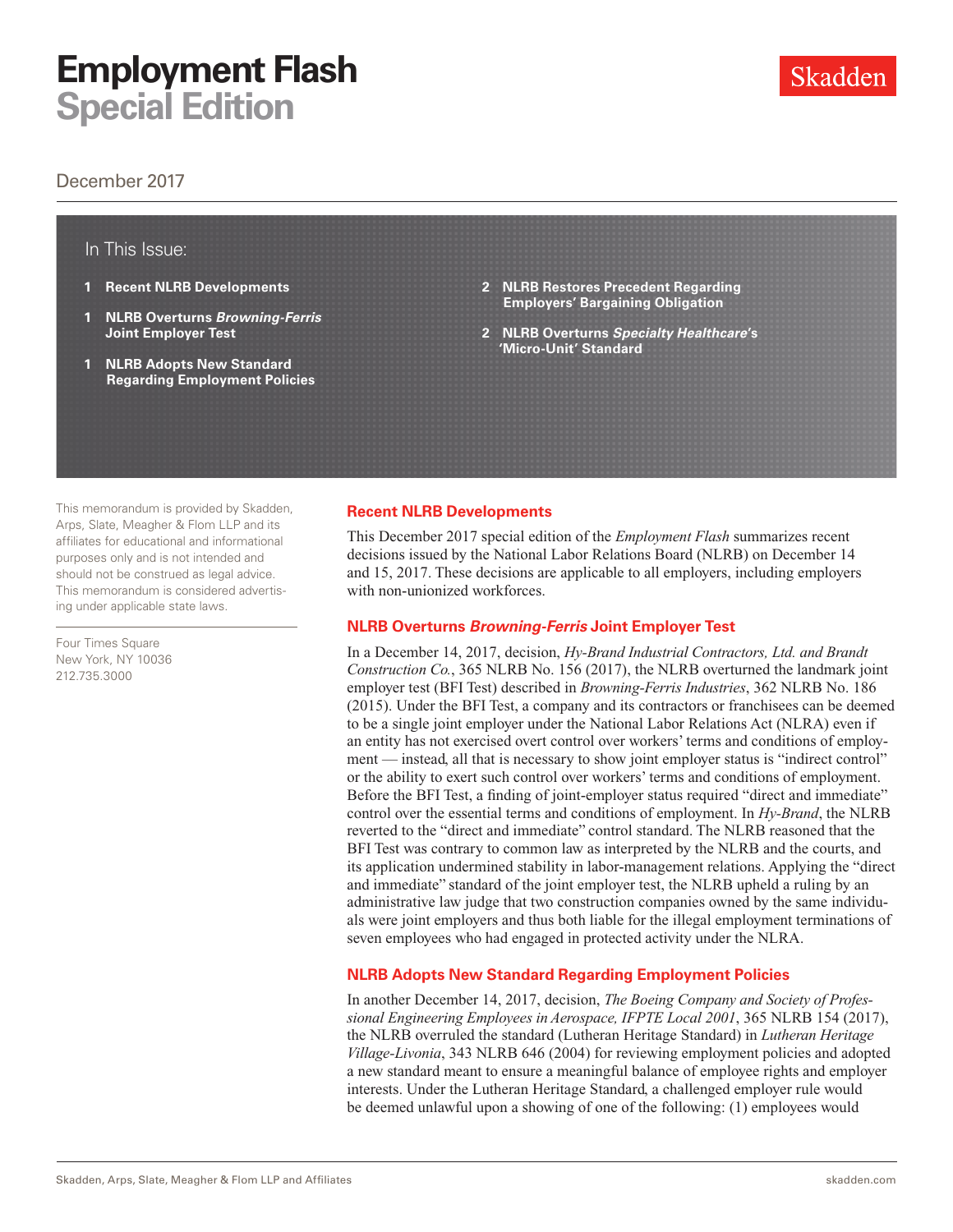# <span id="page-1-0"></span>**Employment Flash**

**Special Edition**

reasonably construe the language to prohibit activity protected by Section 7 (Section 7 Rights) of the NLRA, which guarantees the right to engage in concerted activities for collective bargaining purposes and other mutual aid and protection; (2) the rule was promulgated in response to union activity; or (3) the rule had been applied to restrict the exercise of Section 7 Rights. In its December 14 decision, the NLRB stated that the Lutheran Heritage Standard prevented the NLRB from giving meaningful consideration to the real-world complexities associated with employment policies. The NLRB expressed skepticism that Congress intended that employers would violate federal law whenever they advised employees to "work harmoniously" or conduct themselves in a "polite and professional manner" directives that the NLRB stated would not be unlawful under the new standard. The NLRB's new standard applies retroactively and evaluates: (1) the nature and extent of the potential impact on NLRA rights and (2) the legitimate justifications associated with the employer's rule. Applying the NLRB's new standard, the NLRB ruled that an employer's no-camera rule that an administrative law judge found to be unlawful under the Lutheran Heritage Test was lawful under the new standard. The NLRB explained that any adverse impact of the employer's no-camera rule on the exercise of Section 7 Rights was comparatively slight and outweighed by substantial and important justifications associated with the rule.

### **NLRB Restores Precedent Regarding Employers' Bargaining Obligation**

On December 15, 2017, the NLRB reversed a 2016 Obama-era ruling and returned to a standard that allows employers to make unilateral changes to employment policies without a union's permission. The decision in *Raytheon Network Centric Systems*, 365 NLRB No. 161 (2017) is consistent with the NLRB's 1964 precedent that an employer's unilateral actions do not constitute a "change" if they are comparable to an established past practice. This standard applies regardless of whether a collective

bargaining agreement was in effect when the past practice was established or when the employer engaged in the disputed actions. The *Raytheon* decision overturned the NLRB's holding in *E.I. du Pont de Nemours*, 364 NLRB No. 113 (2016) that employers must provide the union with notice and an opportunity to bargain prior to implementing any changes, even if the actions were consistent with an established past practice. In *Raytheon*, the NLRB concluded that the decision in *DuPont* was flawed as "it distorts the long-understood, commonsense understanding of what constitutes a 'change,' and it contradicts well-established Board and court precedent."

### **NLRB Overturns** *Specialty Healthcare***'s 'Micro-Unit' Standard**

In another December 15, 2017, decision, *PCC Structurals, Inc. and International Association of Machinists & Aerospace Workers, AFL-CIO, District Lodge W24*, 365 NLRB No. 160 (2017), the NLRB overturned its 2011 "micro-unit" standard set forth in *Specialty Healthcare & Rehabilitation Center of Mobile*, 357 NLRB 934 (2011). The micro-unit standard required an employer seeking to include certain workers in a proposed bargaining unit to prove that such excluded workers share "an overwhelming community of interest" with those included in the proposed unit. In *PCC Structurals*, the NLRB returned to its former approach of examining whether the petitioned-for employees share a community of interest that is "sufficiently distinct" from excluded employees to warrant their own bargaining unit. Noting the rare case of an employer proving an overwhelming community of interest, the NLRB found that exclusion of certain employees from some petitioned-for bargaining units may be inappropriate even when circumstances fall short of the very high *Specialty Healthcare* standard. In *PCC Structurals*, the NLRB granted a review of a decision that had approved a 102-person bargaining unit that the employer argued was too small to merit collective bargaining status. The NLRB remanded the decision for further action under its new standard.